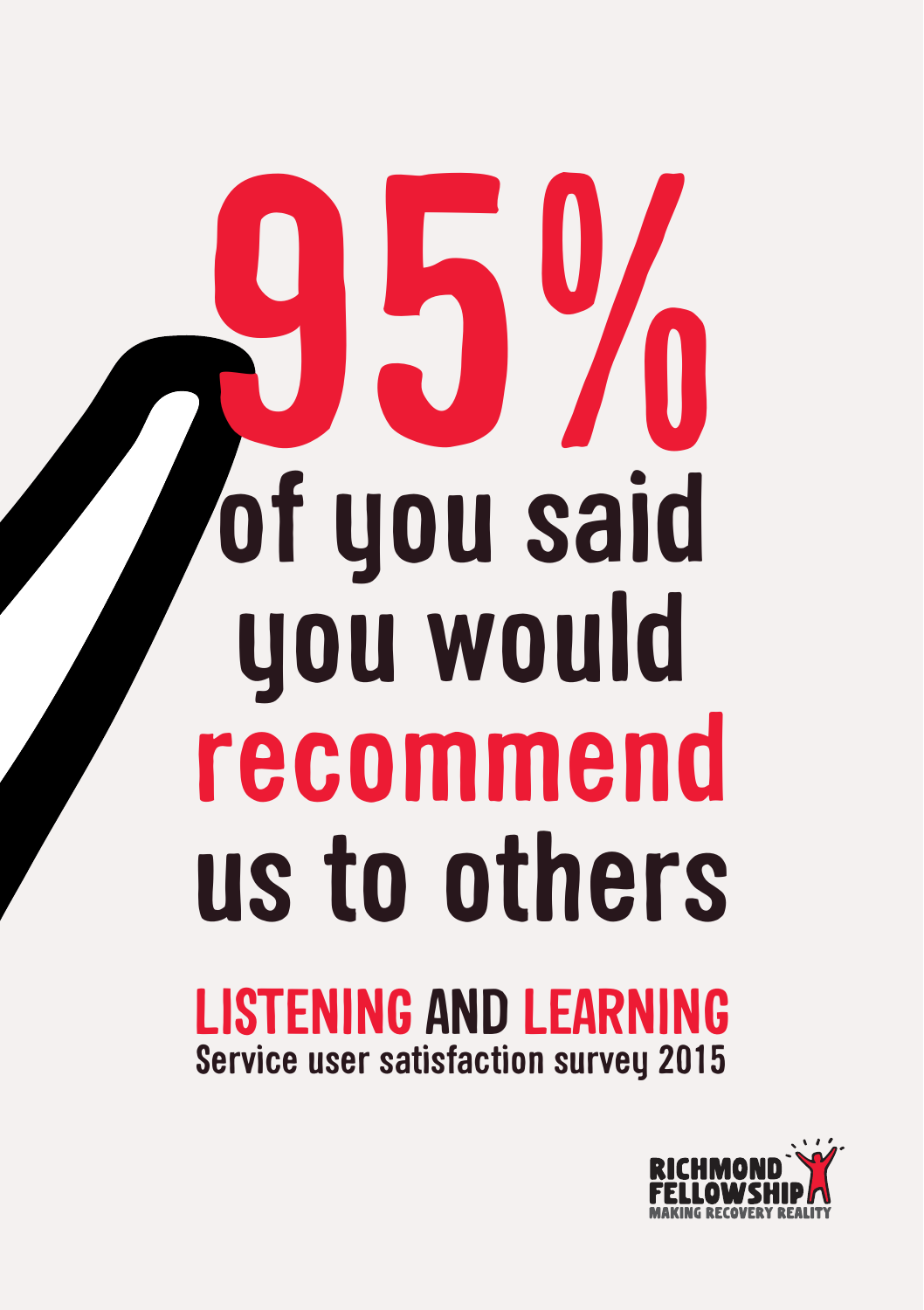## **WHAT YOU'VE SAID WE'RE DOING WELL ------------------------------------**

## **We help to improve the quality of your life**

## **We listen to your views about your support**

## **We treat you with dignity and respect**

### **Changes we've made since last year's survey:**

**•** We've tried to make it clearer how you can give feedback and make complaints through our new feedback leaflet, and this year 84% of you said that if you made a complaint you're confident that it would be taken seriously, which is really important to us.

**------------------------------------**

- **•** Even more people have been involved in our organisation, by planning or attending one of our national service user forums, helping us to recruit staff, reviewing our services, getting new business and creating our new group strategy
- **•** We ran a Buildings in Bloom campaign to spruce up our buildings and continue to invest heavily in our properties and maintenance team to improve the quality of the environments we live and work in.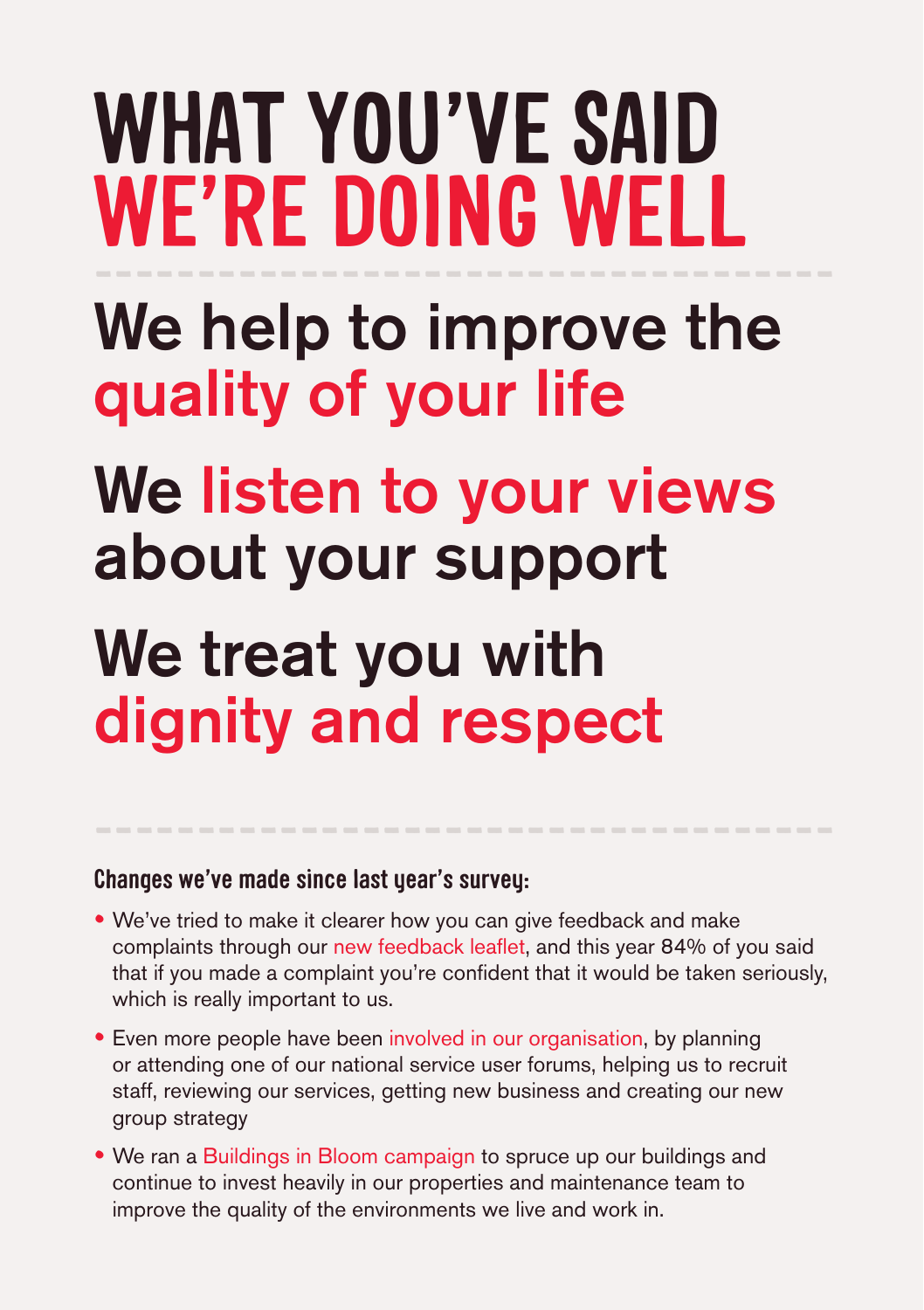## **WHAT YOU'VE SAID WE NEED TO IMPROVE ------------------------------------**

**We need to provide you with more information about charges and rent if you use one of our care homes or 24 hour supported housing services**

**We need to support you more to consider how you can improve your physical health**

**We need to keep improving how quickly and efficiently we respond to repairs and maintenance issues**

### **Some improvements we're planning to make:**

**•** We want to enable you to work with us as equal partners at all levels of our organisation through our new strategy based on co-production

**------------------------------------**

- **•** To help improve our response to repairs and maintenance issues we're setting up a Freephone number so that you can call us directly to report a problem. We've also created a repairs handbook to help you identify exactly what the issue is so that we can make sure it gets fixed quickly
- **•** Some of you are working with our finance team to help us make sure that letters we send to people using our accommodation services about charges and rent are clear and easy to understand.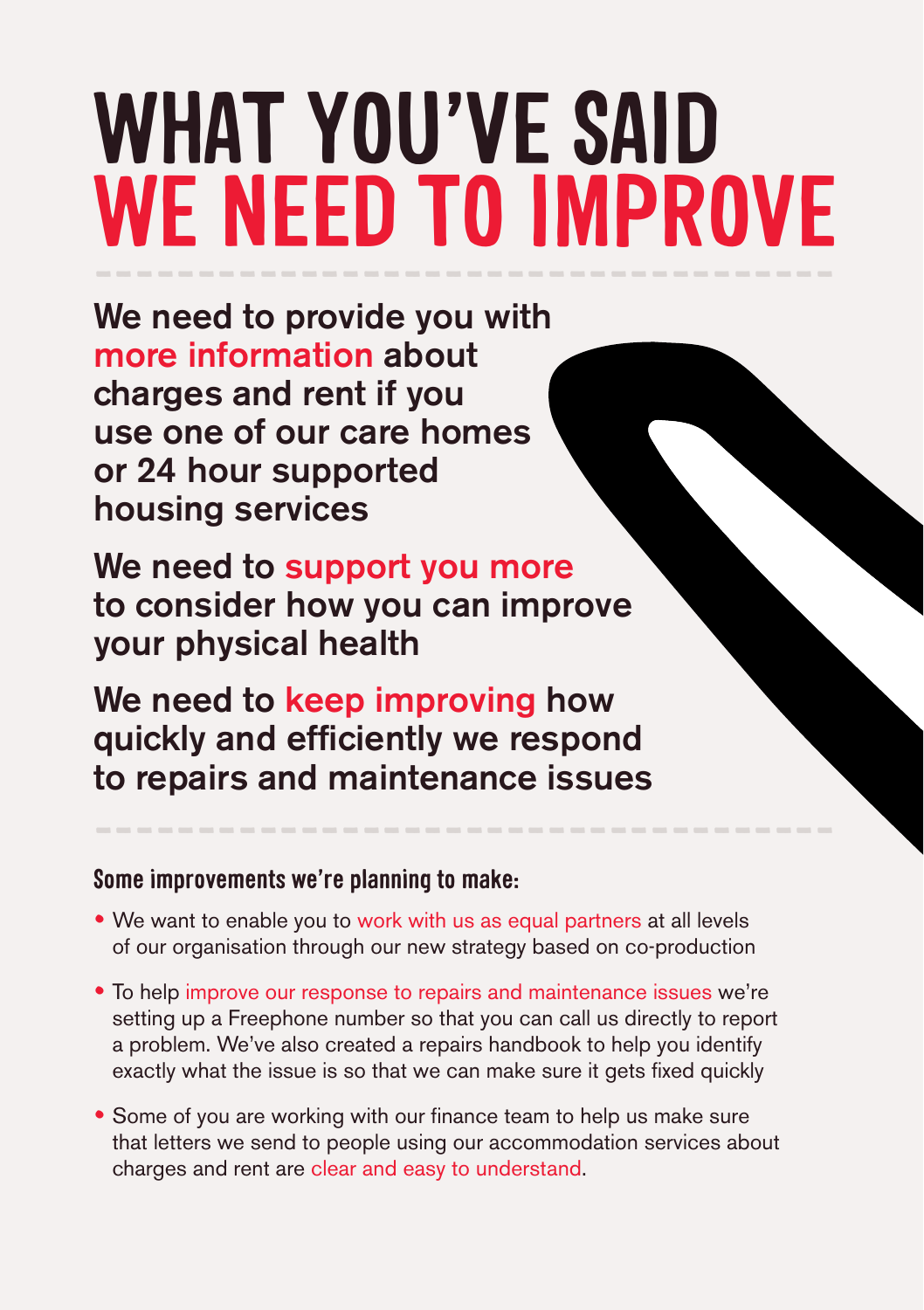**"The service was able to support and understand the ups and downs of recovery. I was shown empathy and patience at the same time as positive, consistent encouragement"**

> Richmond Fellowship is a registered social landlord (Housing Corporation Registration No. H2025), a registered charity (Registration No. 200453) and a company limited by quarantee (No. 662712).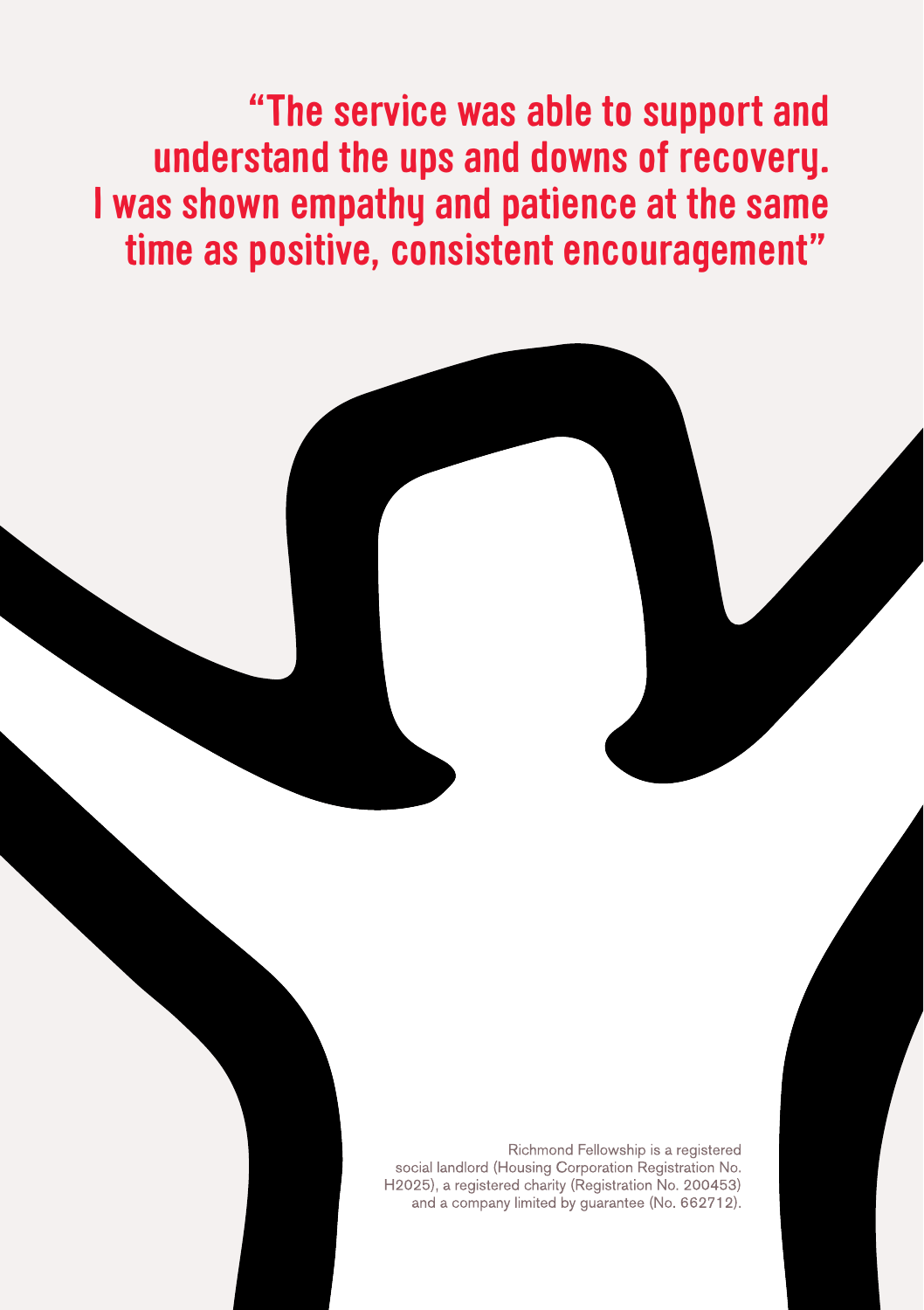## **Over 1,600 people took part in our survey. thank you to everyone who took the time to let us know what you think.**

### **------------------------------------ Here's a summary of your responses:**

### **Experience of our services**

**89%** of you said that you were given clear information about our services and the support available when you joined

**94%** of you said that our staff treat you with respect and dignity

**73%** of you said that you would know how to make a complaint, and **84%** of you said that you were confident that if you made a complaint it would be taken seriously

**92%** of you said you feel safe and secure using our services

### **Environment**

**83%** of you said that the premises used for our services are clean and suitable

In accommodation services, **71%** of you said that repairs and maintenance problems are dealt with quickly and efficiently

In accommodation services, **82%** of you said you are satisfied with the design and quality of your accommodation

In accommodation services, **79%** of you said you were given clear information about charges and rent before you moved in